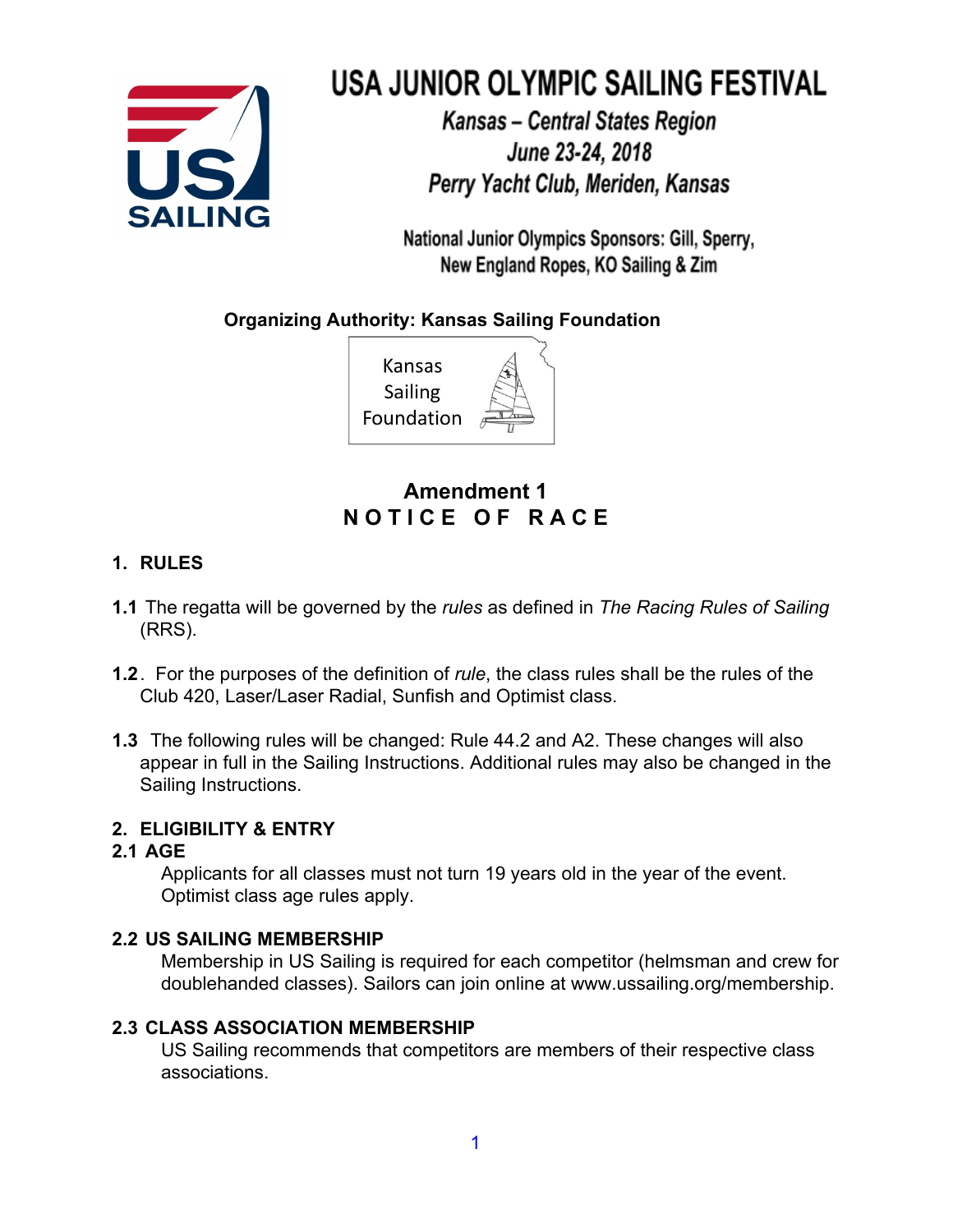## **2.4 GREEN REGATTA**

This regatta is a Sailors for the Sea "Clean Regatta." All competitors are encouraged to use non-single use water bottles and recycle all appropriate items. Competitors are reminded of rule 55 which states that competitors "shall not intentionally put trash in the water."

#### **3. BOATS/MEASUREMENT**

- **3.1** Boat class C420 will be sailed with crew of 2, including helmsman. Laser/Laser Radial, Sunfish and Optimist class will have crew of 1 helmsman only.
- **3.2** Competitors are encouraged to bring their own boats. Kansas Sailing Foundation will have approximately eight (8) C420s available to borrow. If there are more C420 competitors than boats available a rotation will be implemented. A limited number, three (3) sunfish are available to borrow.
- **3.3** All boats must have a bowline of appropriate length.
- **3.4** Each competitor will be responsible for their boats being in compliance with the class rules.

## **4. FEES**

The entry fee for all classes is *\$35* per competitor. The entry fee includes competitor lunches, Saturday evening dinner, trophies. The first 30 registrants will also receive a goodie bag filled with lots of great stuff.

## **5. SCHEDULE OF EVENTS**

| Friday, 22 June   | Arrival, Registration, Practice/ Zim Sailing Demo Day |
|-------------------|-------------------------------------------------------|
| Saturday, 23 June | Competitor briefing followed by racing                |
| Sunday, 24 June   | Day two of racing followed by awards presentation     |

The Green "Novice" Fleet schedule will be the same through the Skippers Meeting at which point a second, separate meeting for Green Fleet sailors may be conducted and the remainder of the schedule for that fleet will be announced.

A kid friendly evening event will be held on Saturday June 23<sup>rd</sup> after racing that will include games, music, dinner, and campfire s'mores.

On the final day of the the event (Sunday June  $24<sup>th</sup>$ ) no warning signal will be made after 1pm and awards presentation will begin 30 minutes after all competitors dock.

Additional information including a detailed schedule of all racing and non-racing activities will be provided in the event website at *kansasyouthsailing.com.*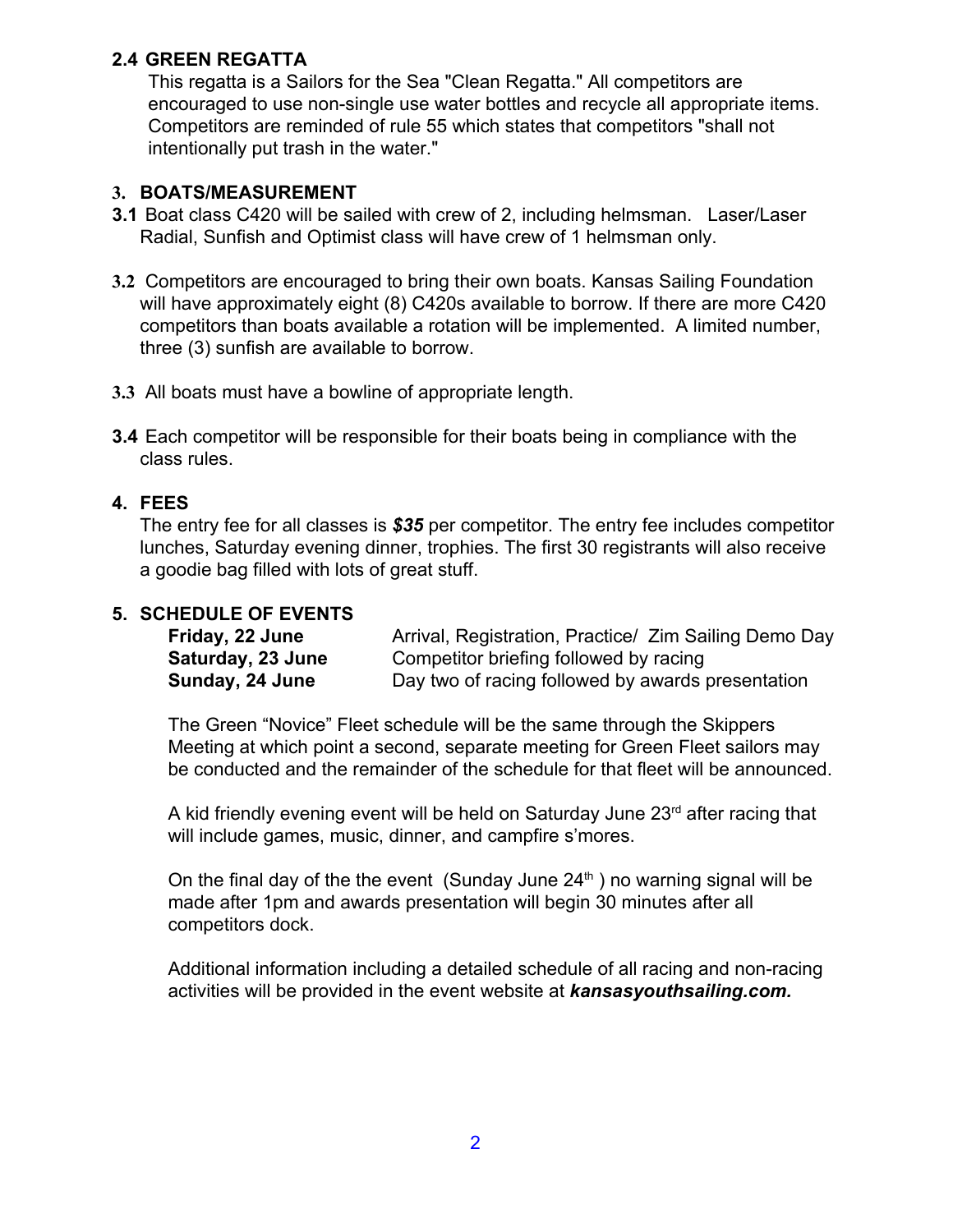- **6. ADVANCE REGISTRATION** Competitors shall register in advance by registering via email/ mail form and check to Kansas Sailing Foundation. Entry deadline is by June 9, 2018. Late fee of \$15 applies thereafter.
- **7. SAILING INSTRUCTIONS** The Sailing Instructions (SIs) will be available at registration and on the web at: *kansasyouthsailing.com* check the website for updates and additional information leading up to festival.
- **8. SCORING** A minimum of three (3) races for each class shall be completed to constitute a series. If 5 or more races are sailed, a boat's worst score shall be discarded. This changes rule A2.
- **9. COACHES** Coaches may be asked to register. Parents and coaches are welcome to attend and will have visibility of all racing as proximity to racing will be close to shore given the prevailing wind direction. Coaches who bring proof of US Sailing certification will be given appropriate access to participants and recognition. All coach / parent boats shall register with the Race Committee. Each coach / parent boat shall have a working VHF radio. The conduct of support boats and all other boats including spectator boats shall be governed by *The Racing Rules of Sailing* and the Sailing Instructions.
- **10.SAFETY -** A US Coast Guard approved personal flotation device shall be worn, properly fastened, at all times while launching and when sailing, except briefly when adding or removing clothing. Each competitor is urged to have a whistle attached to their PFD. Failure to comply with this rule may result in disqualification. A boat retiring from a race shall notify a Race Committee vessel before leaving the course, or when that is impossible, notify onshore volunteer(s) immediately after arrival ashore.

An adult (parent, guardian or designated adult) is responsible for the safety of each sailor. It is the responsibility solely of this adult to decide if the sailor should sail in the weather and sea conditions that might arise during the event. The adults supervising the competitors are ultimately responsible for the risks.

Parents not personally attending the event must ensure that another adult is authorized and designated to make these decisions for their sailor and each competitor shall indicate in writing the parent or adult representative that shall be responsible for the competitor throughout the event.

The designated adult will accept full responsibility for all actions of the competitor during any activity related to the event. This includes on-shore activities before, during, and after the Regatta.

**11. MEDIA RIGHTS -** By participating in this regatta, a competitor (or parent/guardian if under age 18) grants to the organizing authority (Kansas Sailing Foundation), US Sailing and their sponsors the right in perpetuity to make, use and show, from time to time at their discretion, any photographs, motion pictures and live, taped or filmed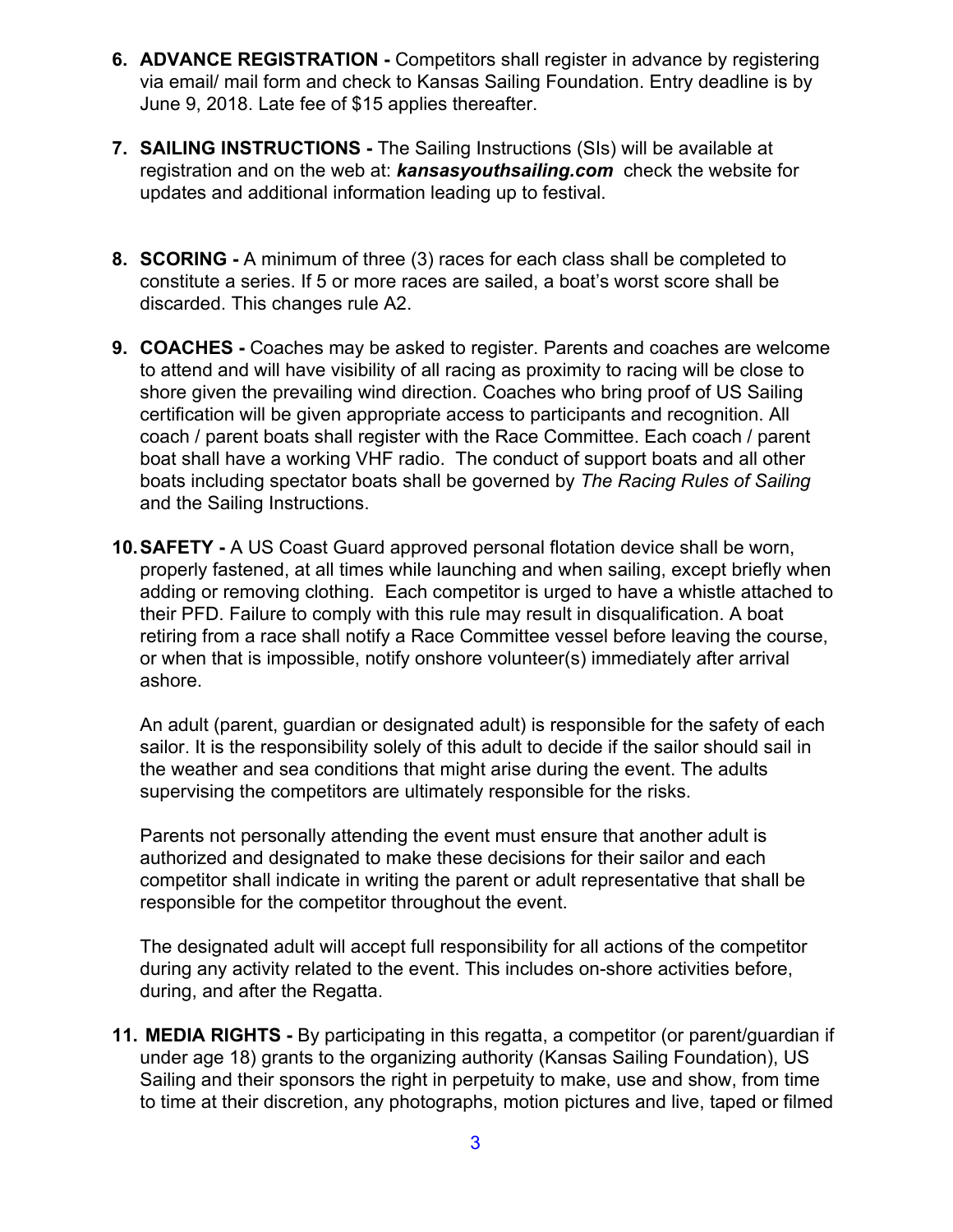television and other reproductions of him or her during the period of the competition without compensation.

## **12.DISCIPLINE**

- **12.1** Per US Sailing Regulation 10.03 no participant or competitor shall use or possess, either on or off the water: 1) marijuana or any other substance if possession is illegal under state or federal law; or 2) any alcoholic beverages. This regulation is in effect from date and time of arrival through date and time of departure from the venue.
- **12.2** All competitors are expected to maintain the highest level of conduct throughout the entire event. When the Protest Committee, from its own observation or a report received from any source, believes that a competitor may have committed a breach of good manners, a breach of good sportsmanship, unethical behavior or conduct that may bring the sport into disrepute, it may call a hearing. After a proper hearing the penalty may range from a reprimand to dismissal from the regatta and additional action may be taken under RRS 69.
- **12.3** Racing protests are encouraged be resolved via one penalty turn (360 degrees turn) on the water. This is a change to RRS Rule 44. If a protest hearing is required, hearings will be held generally in accordance with the recommendations of Appendix M5 of the RRS. The officers for hearing a violation will be at the discretion of the of the Chief Judge, acting as chairman of the hearing, in order to provide the best solution possible to competitors.

#### **13. PRIZES**

Junior Olympic Festival awards will be awarded to competitors placing first through third in all divisions. Green Fleet medals will be awarded to all Green Fleet participants.

There will be special recognition for particular achievement such as sportsmanship and youngest participants.

## **14.FURTHER INFORMATION**

Contact Ted Lischer (816) 803-3920, or Tim Kelley (913) 515-5852, or via email *[kansasyouthsailing@gmail.com](mailto:kansasyouthsailing@gmail.com)* and check the website *kansasyouthsailing.com* for current information.

#### **Venue**:

Perry Yacht Club Location: http://www.perryyachtclub.com/index.php/the-club/location

The club is located in a remote area on a Corps of Engineers lake. Camping is allowed on the grounds of Perry Yacht Club accommodating tent camping and a limited number of RV pad sites with electrical hook ups. If you desire a RV hook up please indicate on your registration form.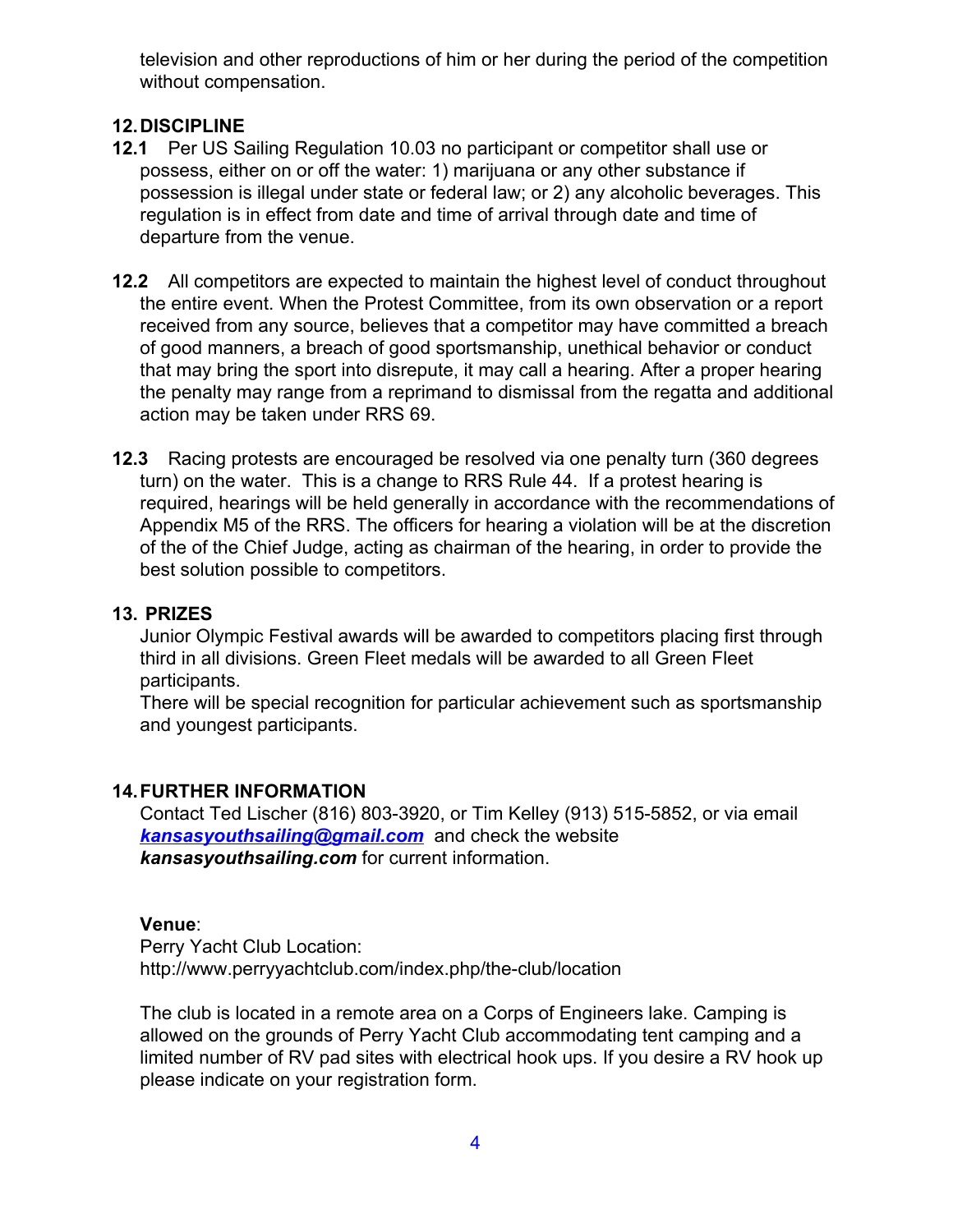There are "open grills" and charcoal provided to guests. Bagged ice available for sale onsite. Please indicate on the registration form if you will be staying at the club and see Perry Yacht Club website for additional information. Parents and siblings are welcome to attend during the Festival and can enjoy the facilities that include a beach area and kid friendly play area. Pets are allowed but must be on leash.

#### **Accommodations nearby:**

Lawrence, KS (25 minutes from PYC) and is home to the University of Kansas. Massachusetts Street (referred to as Mass Street) offers restaurants, bars and shopping.

Double Tree by Hilton Lawrence: 200 McDonald Drive, Lawrence, KS, 785-749-8923.

Springhill Suites by Marriot Lawrence: 1 Riverfront Plaza, Lawrence, KS, 785- 841-2700, Location that has views of the Kansas River.

Eldridge Hotel: 701 Massachusetts St, Lawrence, KS, http://eldridgehotel.com/, 785-749-5011. Historic hotel on Mass Street.

Rock Creek Marina(about 10 minutes from PYC) 6049 W Lake Rd, Ozawkie, KS 66070 http://www.rockcreekmarinaandresort.com/ (785) 484-2656. They offer some motel room and cabins.

Topeka, KS (25 minutes from PYC)

Clubhouse Inn and Suites 924 Henderson Rd. Topeka, KS 66615 <https://topeka.clubhouseinn.com/> (785) 273-8888 Rate(s): \$109.00 includes a full breakfast buffet

Residence Inn by Marriott Address: 1620 SW Westport Drive. Topeka, KS 66604 Website: http://www.marriott.com/hotels/travel/foeri-residence-inn-topeka/ (785) 271-8903 Rate(s): \$124.00 includes a complimentary breakfast

Sleep Inn & Suites Address: 1024 SW Wanamaker Rd. Topeka, KS 66604 Website: <https://www.choicehotels.com/kansas/topeka/sleep-inn-hotels/ks057> Phone: (785) 228-2500 Rate(s): \$99.00-119.99 includes a full hot breakfast